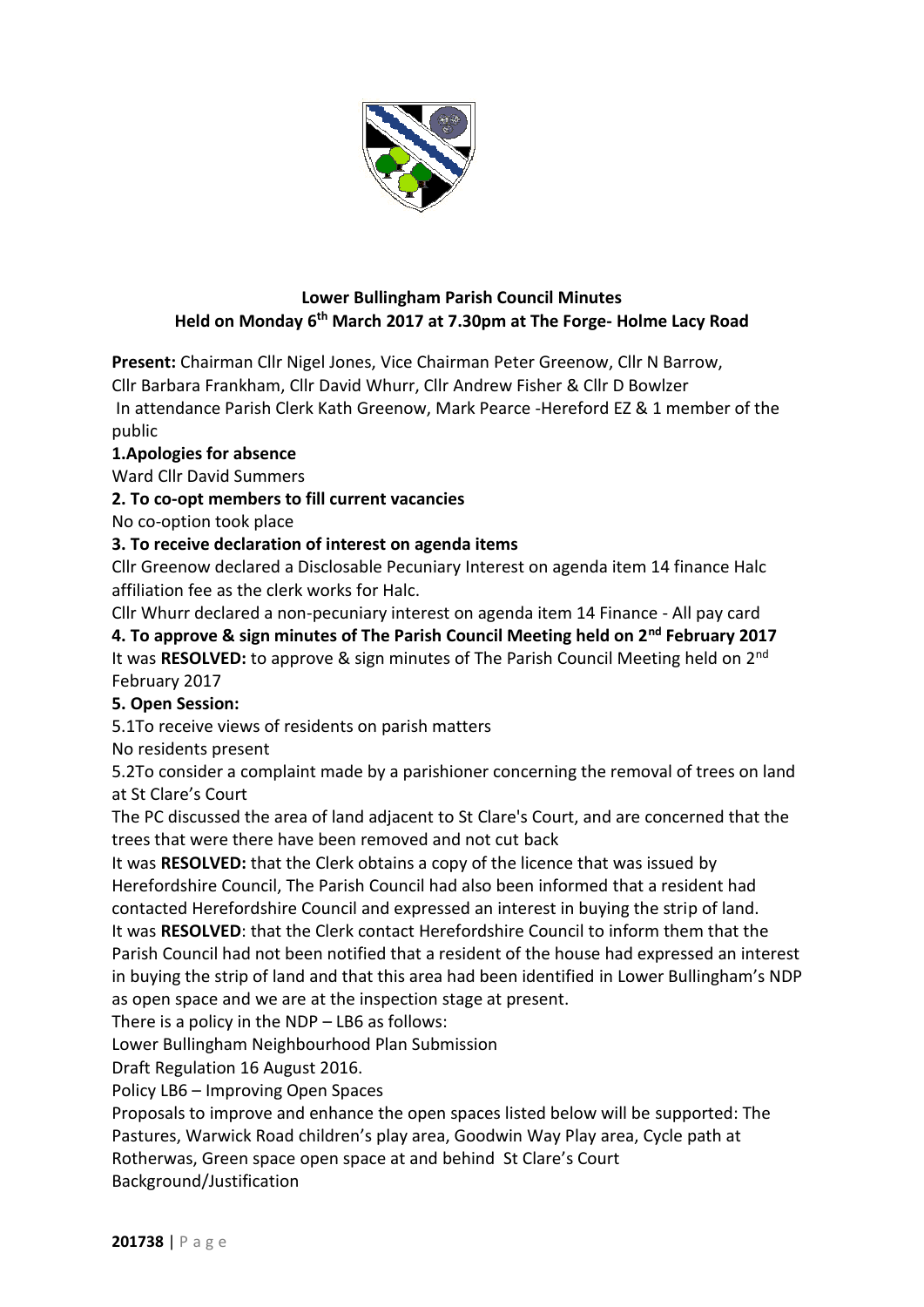Proposals to improve and enhance the open spaces listed in Policy LB6 will be supported such measures could include new planting, play equipment, links to surrounding areas and other open spaces, and other suitable improvements where appropriate. Lower Bullingham has a limited number of open spaces. This makes it even more important that the ones we do have are of good quality.

6.1To discuss The Hereford Enterprise Zone with Mark Pearce of The Hereford Enterprise Zone

Mark Pearce of Hereford EZ spoke about EZ development and he spoke about the development of The Southern Urban Expansion in the EZ area. Road signage was an ongoing issue in the Rotherwas Industrial estate and the EZ were aware that Lower Bullingham had been trying to get the current signage issues addressed for a number of years, but to date no real headway had been made.

A review of signage had been undertaken by Parsons Brinkerhoff and a report had been complied and sent to the Parish Councils in the local area.

Discussion took place on the current inadequate signage and it was the view of the PC that there needed to be a comprehensive and coordinated approach to signage in and around Rotherwas and improved awareness and signage on the A49

The Clerk would circulate the signage report to Cllrs and this would be discussed further at the next PC meeting

6.2To note information from EZ Stake holder group meeting 08/02/2017 Information from the EZ stakeholder group was noted

#### **7.Reports**

7.1 Ward Cllrs report

No ward Cllr report

7.2To receive an update on Meeting with West Mercia Police concerning complaint made on lack of enforcement of 7.5 weight tonne limit on Holme Lacy Road at Rotherwas The Clerk and Chairman had meet with inspector Carl Paskin concerning lack of enforcement of 7.5 tonne weight limit on Holme Lacy road at Rotherwas. The continued total disregard of the7.5 weight limit by a local farmer during Sept/ October 2016 had been reported by residents and the Clerk to the local policing team, but despite warnings being issues the tractor drivers continued to go under the railway bridge. The fact that no enforcement by the local policing team took place was unacceptable to the PC and it was requested that the matter of enforcement is carried out in the future if this happens again Carl Paskins recommendation were:

1. The police will issue letters to local goods vehicle operators and agricultural users in readiness for the harvesting period of late summer / autumn.

2. Holme Lacy Road could potentially be used as a police enforcement location, to cover all aspects of vehicle offences.

3. Signage is under review as per the document.

I will update you as soon as I have further information regarding the feasibility of ANPR as discussed.

Points 1 and 2 to be progressed with the Safer Neighbourhood Sergeant Emma Freer The Clerk was asked to contact the inspector to advise that the PC were not happy with the inspector's recommendation1. A letter needs to go to the farmer concerned in the coming weeks to advise of the weight limit restrictions and that enforcement will be undertaken if he doesn't comply with the 7.5 weight limit from now on . A further letter needs to be sent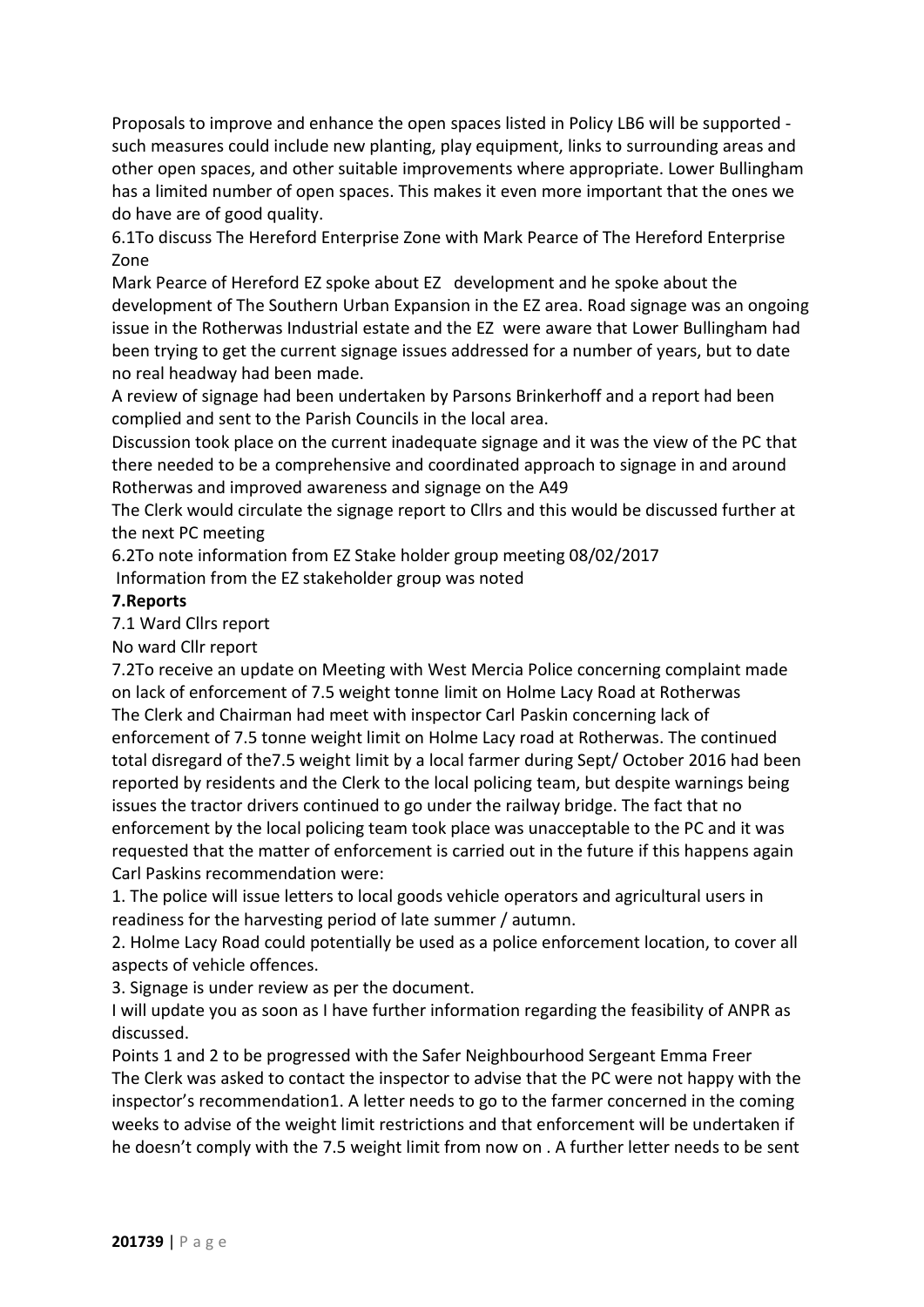to the farmer again in September /October to ensure he is fully aware of the consequences of not complying with the weight limit.

# **8. Lengthsman**

8.1To identify work to be carried out by lengthsman

It was **RESOLVED:** that grips are required at Redbook, Ridge hill. The drain needs attending to at Redbrook bridge

8.2 To identify P3 work to be carried out by lengthsman

It was **RESOLVED**: that footpaths LOB3 & LOB6 are inspected and attend to and the paths are cleared as required

# **9. Highways Issues**

9.1To consider road issues for reporting to Balfour Beatty

# Watery Lane – potholes

T junction adjacent to Hereford Fastenings is in a bad state of repair and needs attending to.

### **10. Planning**

10.1To note planning permission granted/refused by HFDC since last meeting.

Appeal Decision APP/W1850/X/16/3160127 Wyeside Eign, Outfall Works Road Hereford. The appeal has been dismissed

Refusal of Planning permission for land adjacent to 5 Withy Brook Close proposed 3 bedroom dwelling

10.2 To consider commenting on planning application:

170352 White House Green Crize Hereford HR2 8AA

Description: Proposed ground floor and first floor extension

It was **RESOLVED**: to SUPPORT the application.

Planning application :170310 Peacock lodge, Twyford Hereford

Description: Erection of an agricultural implement storage building

It was **RESOLVED**: that the application is unsupported

### **13.Website**

13.1To review Parish Council website

Discussion took place concerning the current website and the issues with it as it didn't comply to the transparency code. The Clerk was not able to access the website to input information

The Clerk advised that there was grant funding available for websites from NALC of up to £500.00.

It was **RESOLVED:** that as the Clerk had no access to the website, and that it didn't comply with the transparency code the Clerk applies for a grant.

It was **RESOLVED**: to delegate to the Clerk to obtain a new website. A budget for the new website was set as £500.00

### **14. Finance**

14.1To note bank balance£62,480.33

14.2To note payments made to HMRC in respect of PAYE to date.

It was **RESOLVED**: to note payments made to HMRC May – 2016 February 2017 £149.09 14.3. To receive an update on Allpay card

No further update.

14.4To consider quote from Balfour Beatty regarding replacement signage at St Vincent's Close.

Deferred to the next meeting